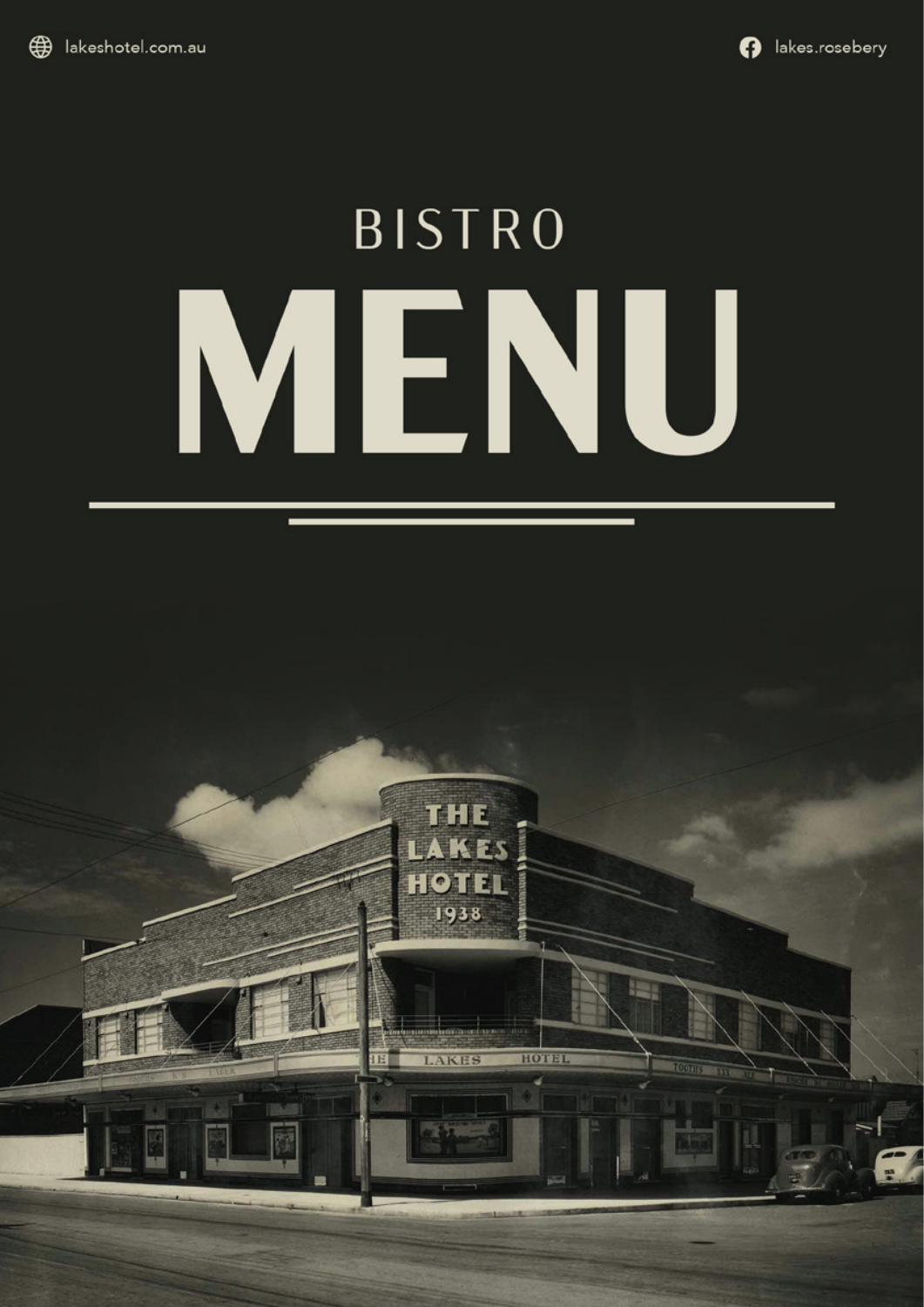| <b>GARLIC BREAD 7</b><br>make it cheesy $+2$                                                    |         |
|-------------------------------------------------------------------------------------------------|---------|
| <b>TIROKAFTERI &amp; PITA 12</b><br>spicy capsicum & feta dip                                   |         |
| <b>SAGANAKI 13</b><br>pan-fried kefalograviera<br>(it's Greek cheese!), lemon                   |         |
| <b>SALT &amp; PEPPER SQUID 15</b><br>herb salt, lemon, aioli                                    | DF      |
| <b>BUFFALO CHICKEN WINGS 14</b><br>fried wings, tossed in buffalo sauce,<br>side of ranch sauce | GF      |
| <b>LOADED GREEK CHIPS 15</b><br>pulled lamb, feta, herb salt                                    |         |
| <b>CHEESEBURGER SPRING ROLLS</b><br>4-pieces, ketchup                                           |         |
| <b>HOT CHIPS 8</b>                                                                              | GF V DF |

tomato sauce

**SEASONED WEDGES** 10 V

sour cream, sweet chilli sauce

## SNACK PLATES BURGERS & WRAPS

All burgers & wraps served with chips.

**ADD:** CHEESE 2 | BACON 2 | FRIED EGG 3

#### **CHEESEBURGER** 18 angus beef patty, American cheese, ketchup, mustard, pickles

#### **ANGUS BEEF BURGER** 19

angus beef patty, cheese, lettuce, tomato, pickles, tomato relish

#### **BUTTERMILK FRIED CHICKEN BURGER** 19

buttermilk fried chicken breast, cheese, lettuce, tomato, pickled onion, chipotle mayo

#### **FALAFEL CHEESEBURGER** 18 V

cheese, tzatziki, cucumber, pickled onion

#### **GRILLED CHICKEN WRAP 19**

grilled chicken breast, streaky bacon, lettuce, guacamole, aioli

#### **LAMB GYROS** 20

pita wrap, tomato, pickled onion, tzatziki, chips

## INTRODUCING OUR ALL NEW WINTER MENU!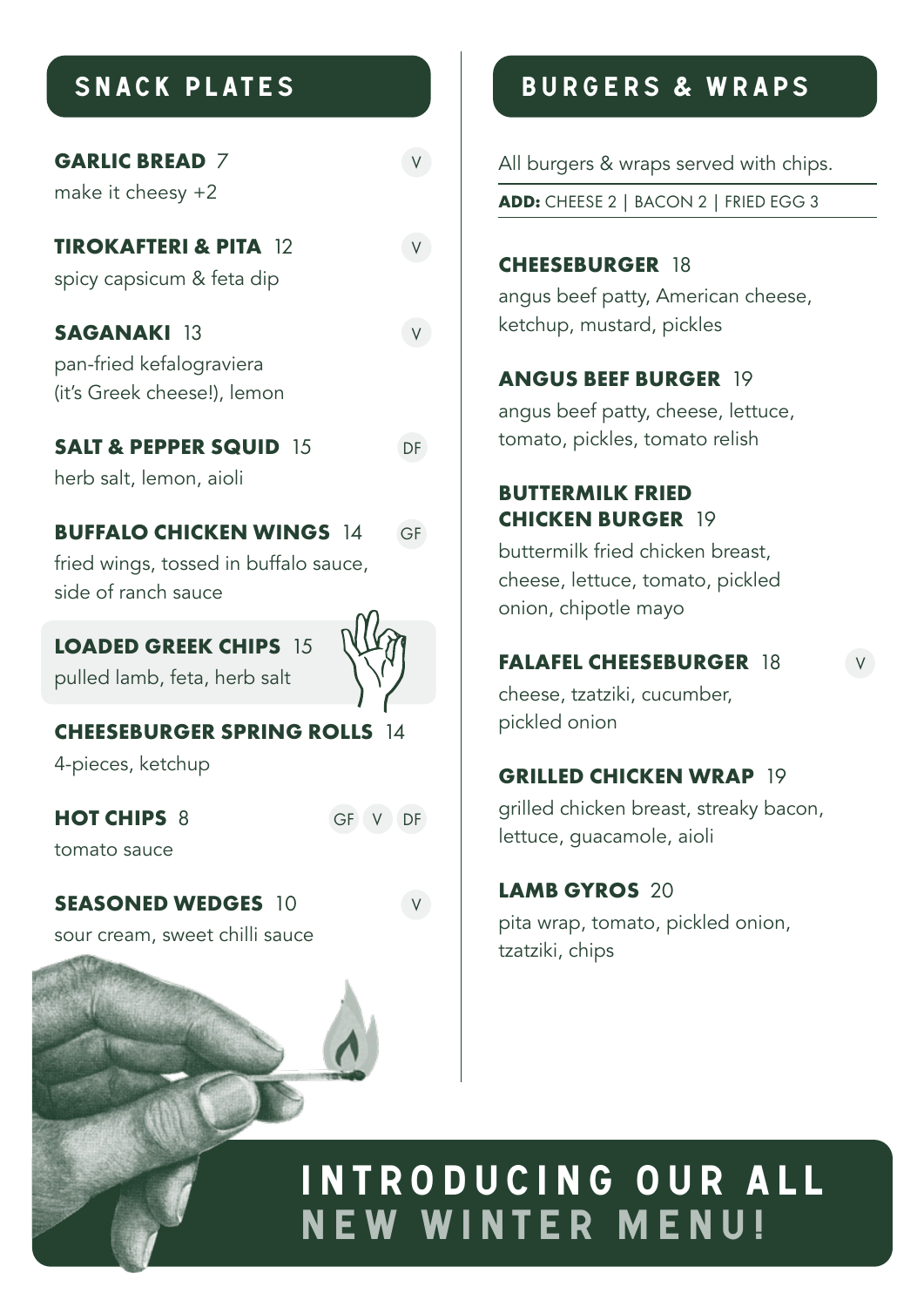## JUICY STEAKS

| <b>GRAIN-FED PRIME RUMP 250G 25</b> |    |
|-------------------------------------|----|
| <b>GRAIN-FED SIRLOIN 250G</b>       | 34 |
| <b>GRAIN-FED T-BONE 300G</b>        | 38 |

**ADD SURF TO YOUR TURF:**

CREAMY GARLIC PRAWNS 7

**CHOOSE SIDES:** chips & salad; or mash & greens

#### **CHOOSE SAUCE:**

mushroom, creamy garlic, Diane, gravy, pepper,

All steaks, garnish & sauces are GF

#### **BEER-BATTERED BARRAMUNDI** 21

chips, tartare, lemon

#### **LAMB RAGOUT** 26 linguine, rich braised lamb & veg, parmesan

#### **LINGUINE BOSCAIOLA** 21

bacon, mushroom, garlic, white wine, cream

#### **KING PRAWN LINGUINE** 25

garlic, chilli, cherry tomato, spinach, lemon

#### **PAN ROASTED BARRAMUNDI** 28

roasted pumpkin, green beans, pepitas, brown butter vinaigrette, lemon

#### **LAMB & ROSEMARY SAUSAGES** 22 GF

peas, mash, gravy

#### MAIN PLATES **NAIN PLATES**

**CHOOSE SIDES:** chips & salad; or mash & greens

**CHOOSE SAUCE:**

mushroom, creamy garlic, Diane, gravy, pepper,

#### **CHICKEN SCHNITZEL** 20

#### **CHICKEN PARMIGIANA** 24

double smoked ham, Napoli sauce, mozzarella

#### **SURF SCHNITZEL** 26

grilled king prawns (3), creamy garlic sauce

#### **PLANT POWERED SCHNITZEL 22 VG**

chips, salad, vegan mayo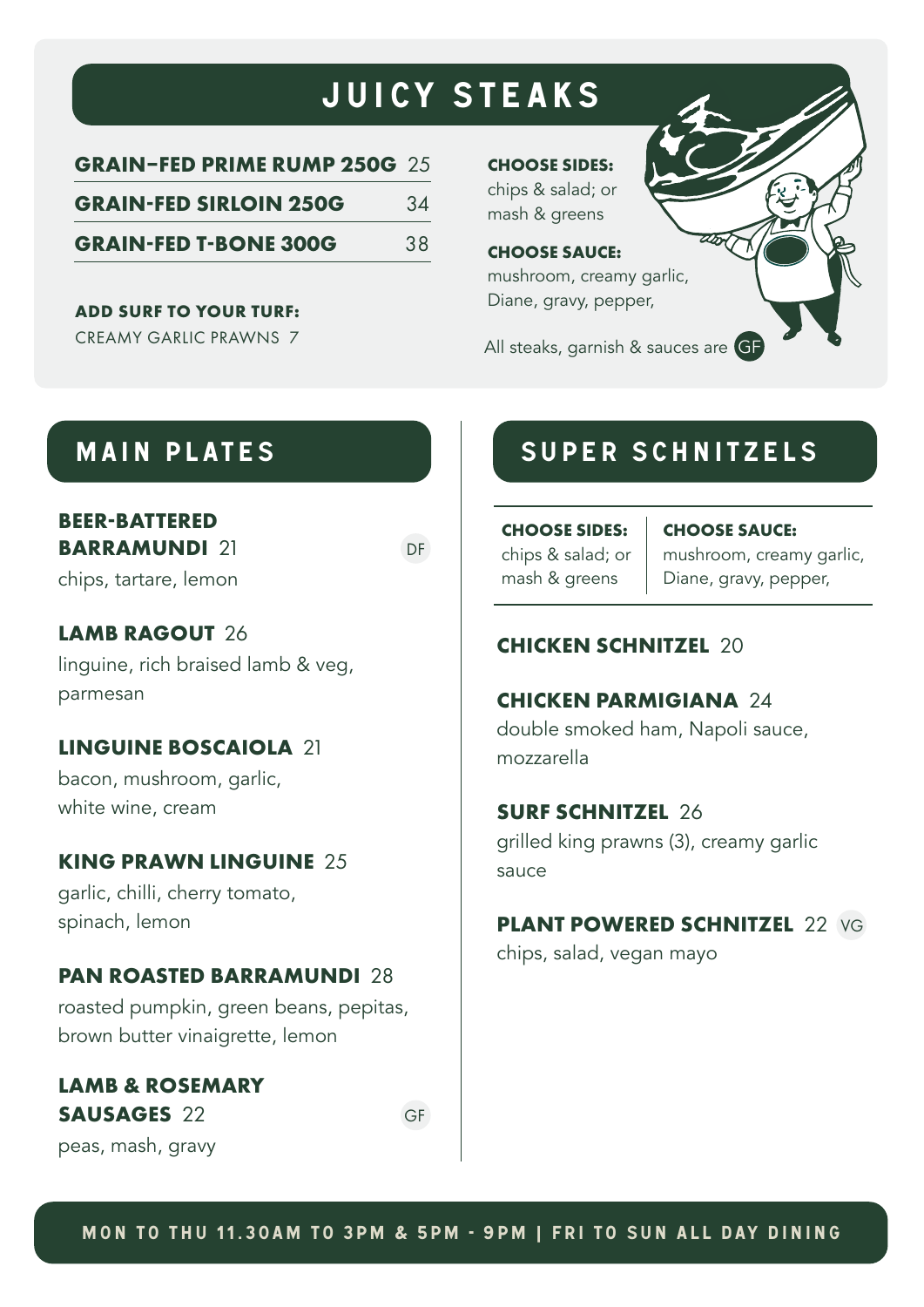### CRACKING SALADS

#### **ADD:** GRILLED CHICKEN 5 | SAGANAKI 5

#### **GREEK VILLAGE SALAD 15 V GF**

heritage tomatoes, cucumber, capsicum, olives, feta, red onion, oregano, red wine vinaigrette

#### **WARM BEETROOT SALAD 16 V**

roasted pumpkin, baby beetroot, spinach, candied walnuts, toasted seeds, balsamic dressing



#### **GRILLED CHICKEN**

carrot sticks, green beans, mayo

#### **TODDLER PLATE**

grilled chicken, carrot & cucumber sticks, pita bread, mayo

#### **KIDS PASTA**

Napoli sauce, parmesan

#### **CHICKEN NUGGETS**

chips, tomato sauce

#### **BATTERED FISH & CHIPS**

tomato sauce

#### **GRILLED FISH**

carrot sticks, green beans, mayo

## SIDE DISHES

| <b>STEAMED GREENS 9</b><br>lemon, olive oil            | GF |
|--------------------------------------------------------|----|
| <b>MASH POTATO 7</b><br>salted butter                  | GF |
| <b>ROASTED PUMPKIN 8</b><br>pepitas, spinach, balsamic | GF |
| <b>GRILLED PITA BREAD 3</b><br>olive oil, sea salt     | に  |
| <b>GARDEN SALAD 7</b>                                  | GF |

#### DESSERTS

#### **CHOC FUDGE BROWNIE** 12

salted caramel sauce & vanilla bean ice cream

#### **KIDS ICE CREAM** 4

1 scoop of vanilla ice cream, chocolate topping, strawberry topping or rainbow sprinkles

| THE          |             |              |            |  |
|--------------|-------------|--------------|------------|--|
| <b>LAKES</b> |             |              |            |  |
|              |             | <b>HOTEL</b> |            |  |
| 1938         |             |              |            |  |
| GF           | Gluten Free | VG           | Vegan      |  |
| v            | Vegetarian  | DF           | Dairy Free |  |

Neither Lakes Hotel nor any of its related bodies corporate take any responsibility for food removed from the premises for later consumption, nor does it make any guarantee that traces of shellfish, dairy products, gluten and/or nuts are not included in some dishes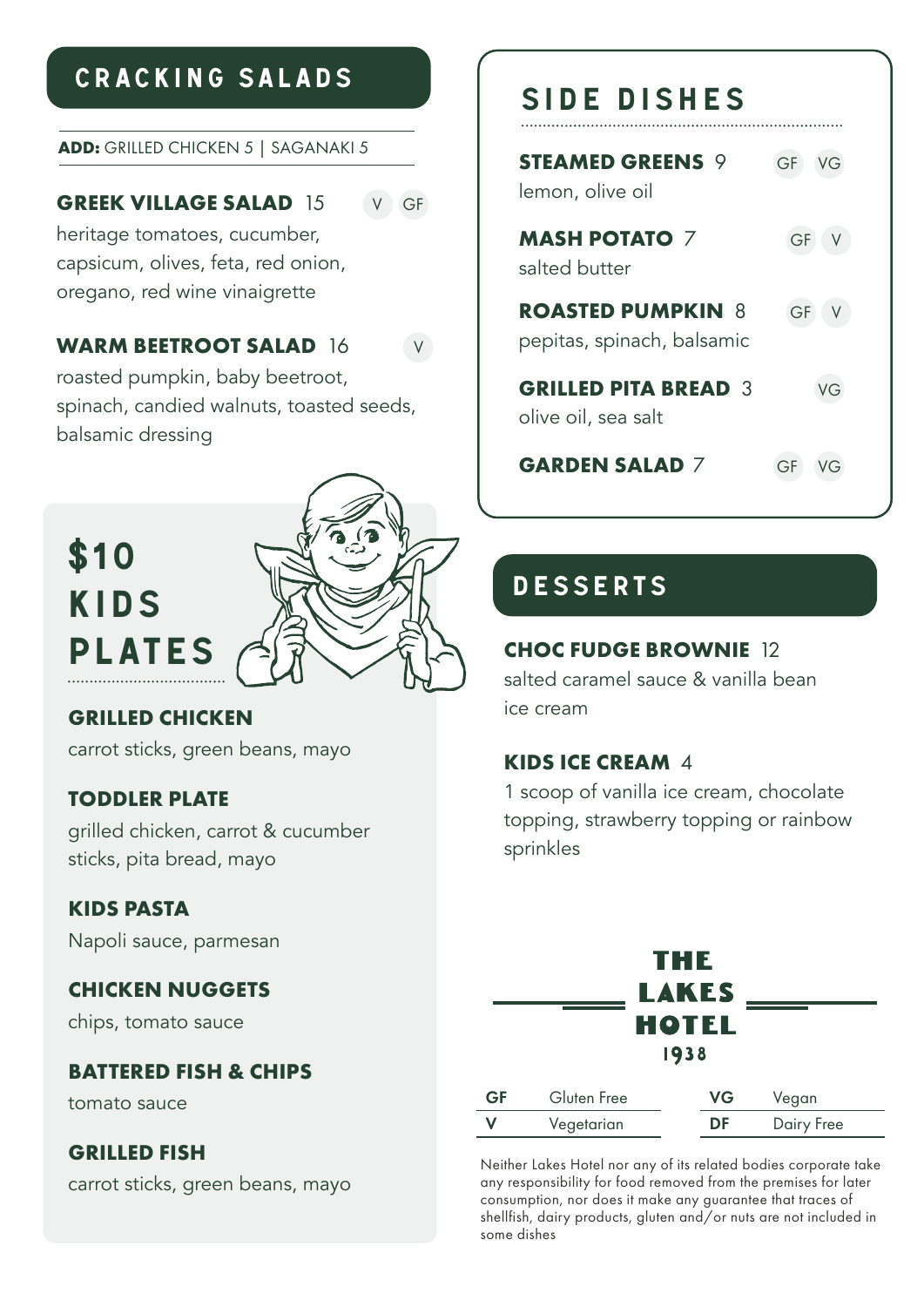## \$15 WEEKDAY LUNCH

MONDAY - FRIDAY | 11.30AM - 3PM

#### **CHEESEBURGER**

angus beef patty, American cheese, ketchup, mustard, pickles, chips

> CHICKEN SCHNITZEL\* chips, salad, sauce

BEER-BATTERED BARRA chips, tartare, lemon DF

250G RUMP STEAK\* chips, salad, sauce GF

Add a house beverage for only \$3 (beer, wine, soft drink)

## DINNER SPECIALS

#### MONDAY

\$16 PRIME RUMP (250G)

chips, salad, sauce\*

#### TUESDAY

\$15 SCHNITZEL

chips, salad, sauce\*

#### WEDNESDAY

\$15 BURGER OR WRAP

chips

THURSDAY

\$16 PARMIGIANA chips & salad\*

SUNDAY

\$22 SUNDAY ROAST

(Lunch & Dinner)

\*Upgrade chips & salad to mash & veg \$4

Not to be used in conjunction with any other offer or discount. Available dine in only. Excludes public holidays

## **COCKTAILS**

| <b>Reeftip Native Mojito</b>   | 18 |
|--------------------------------|----|
| Johnnie & Lemon Highball       | 16 |
| <b>Casamigos Margarita</b>     | 18 |
| <b>Tangueray Royale Spritz</b> | 17 |
| <b>Talisker Hot Toddy</b>      | 17 |
|                                |    |

\$13 COCKTAIL HAPPY HOUR! MON TO THU 5PM - 7PM



## \$5.40 HAPPY HOUR BEER WINE SPIRITS

MON TO THU 5PM - 7PM